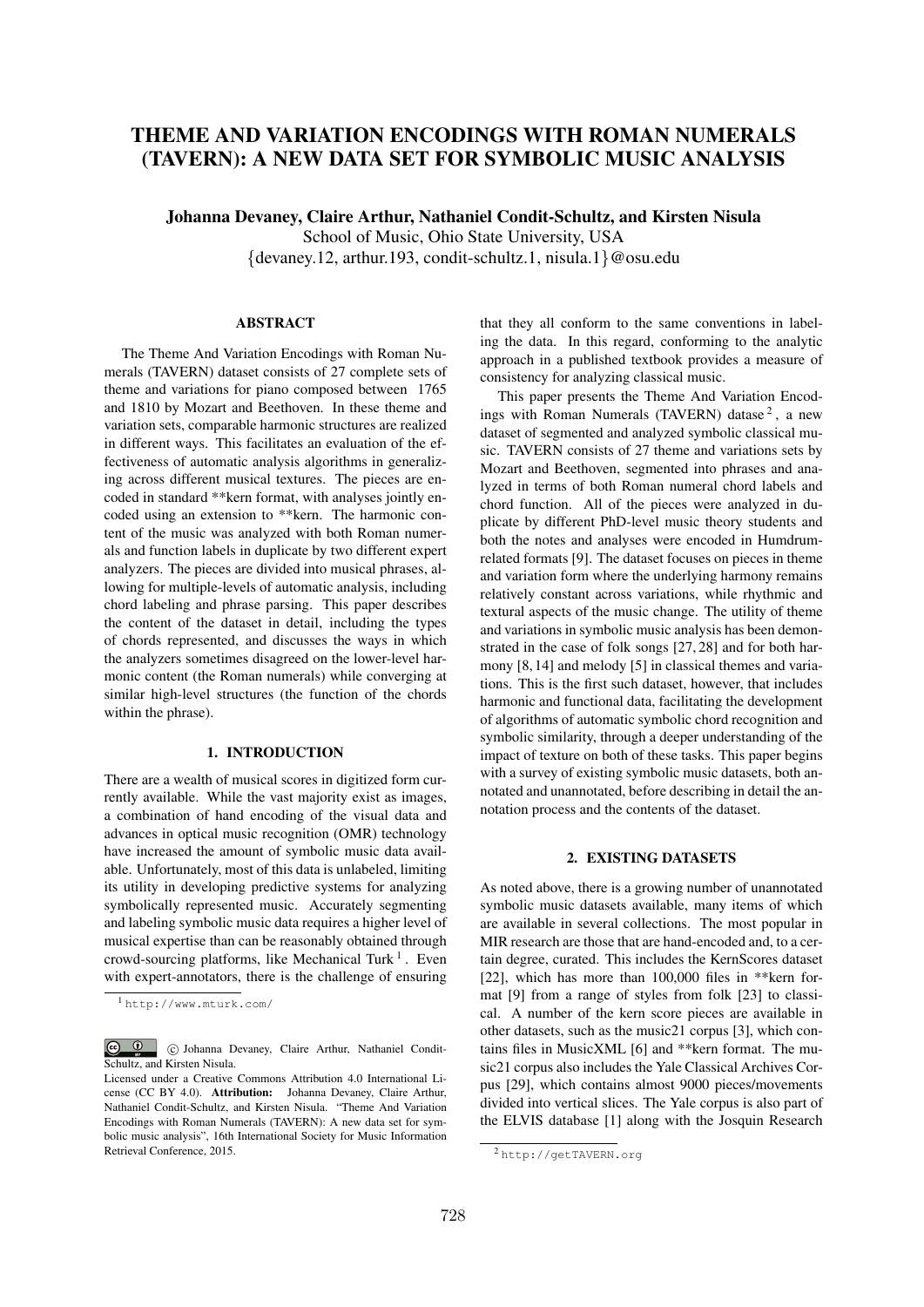Project<sup>3</sup> and a number of smaller corpora of other Renaissance composers. While some datasets are focused on making printed versions of the musical scores available, they often supply symbolic data. For example, the Mutopia Project <sup>4</sup> contains not only PDFs of the scores but also hand-encoded Lilypond<sup>5</sup> and MIDI files. The Peachnote dataset [26] provides similar access to the Petrucci Music Library<sup>6</sup> by running OMR on the scanned scores, which typically has a higher error rate than hand encoding. Researchers have also made use of publicly available Band in a Box lead sheets, e.g, [4], and MIDI files, e.g., [15].

There is a much smaller number of harmonically annotated datasets. Temperley encoded the analyses from the *Tonal Harmony* textbook by Kostka and Payne [11] for his work on key finding [24] and examined statistical properties of harmony [25]. These encodings have been used by other researchers for evaluating symbolic chord recognition systems [12, 18]. The note data and annotations are available both in a format Temperley defined as "note files" $7$  and as MIDI files (with the chord annotation inserted as lyrics). <sup>8</sup> The KSN harmonic annotations [10] provide Roman numeral labels with duration and inversion information for the Real World Computing (RWC) dataset [7] and have been used for modeling pitch structures in polyphonic music [19].

# 3. ANALYTIC APPROACH

TAVERN comprises 27 sets of theme and variations, 10 by Mozart and 17 by Beethoven (listed in Table 1). The Beethoven set is nearly complete, with 18 of his 20 theme and variation sets included (Opus 35 was excluded because of the inclusion of a fugue in the piece and Wo0 79 was excluded because it included only 5 variations, which was below our 6 variation minimum). The Mozart set is less complete: due to time and resource restrictions, we temporally sampled variations across his career (leaving out K. 24, 54, 180, 264, 352, 460, 500). Going forward we plan to analyze and include these variations in the dataset once additional resources become available.

The pieces have been analyzed in duplicate by multiple expert-annotators using the hierarchical model of harmony defined in [13] that includes both Roman numeral and function labels, specifically a variant of functional analysis known as the 'Phrase Model'. Section 3.1 provides some background on the 'Phrase Model' in general and Section 3.2 describes the annotation process.

### 3.1 Phrase Model

Phrases are complete musical statements built from an ordered presentation of three harmonic functions and ending with a cadence. One way of analyzing phrases is in

| Composer  | Piece         | # Variations |
|-----------|---------------|--------------|
| Mozart    | K.25          | 7            |
|           | K.179         | 12           |
|           | K.265         | 12           |
|           | K.353         | 12           |
|           | K.354         | 12           |
|           | K.398         | 6            |
|           | K.455         | 10           |
|           | K.501         | 12           |
|           | K.573         | 9            |
|           | K.613         | 8            |
| Beethoven | WoO 63        | 9            |
|           | <b>WoO</b> 64 | 6            |
|           | WoO 65        | 24           |
|           | WoO 66        | 13           |
|           | <b>WoO</b> 68 | 12           |
|           | WoO 69        | 9            |
|           | <b>WoO 70</b> | 6            |
|           | <b>WoO 71</b> | 12           |
|           | WoO 72        | 8            |
|           | <b>WoO</b> 73 | 10           |
|           | WoO 75        | 7            |
|           | <b>WoO 76</b> | 8            |
|           | <b>WoO</b> 77 | 6            |
|           | <b>WoO 78</b> | 7            |
|           | <b>WoO 80</b> | 32           |
|           | Opus 34       | 6            |
|           | Opus 76       | 6            |
|           |               |              |

Table 1. Summary of the sets of themes and variations in the data set.

terms of functions. The tonic function at the beginning of a phrase serves to establish the tonal centre, and at the end of a phrase to signal its return. The pre-dominant function prepares for the arrival of the dominant function, which sets up an opposition to tonic. The tension created by the movement to the dominant is ultimately resolved by a return to tonic. A phrase typically contains all three harmonic functions, but may contain just tonic and dominant. The cadences may close with the dominant function (termed a half cadence) or return to the tonic function (termed an authentic or deceptive cadence, depending on the chords used). Ideas about functional harmony can be found in Rameau [20], although the specification of the terms tonic, pre-dominant, and dominant were not defined until the late nineteenth century by Riemann' [21]. We have included function labels in addition to the Roman numeral labels because we believe that they are essential in developing and testing hierarchical models of harmony. Since function harmony has some limitations for music outside of the Classical era, we focused this dataset on Mozart and early-mid career Beethoven pieces.

The 'Phrase Model' is a contemporary adaption of Riemann's thinking and is defined in several textbooks. For the purposes of this project, we followed the specifics laid out in *The Complete Musician* by Steven Laitz [13]. Gen-

<sup>3</sup> http://jrp.ccarh.org/

<sup>4</sup> http://www.mutopiaproject.org

<sup>5</sup> http://www.lilypond.org

<sup>6</sup> http://imslp.org

<sup>7</sup> http://theory.esm.rochester.edu/temperley/ kp-stats/index.html<br><sup>8</sup> http://www.cs.northwestern.edu/~pardo/

kpcorpus.htm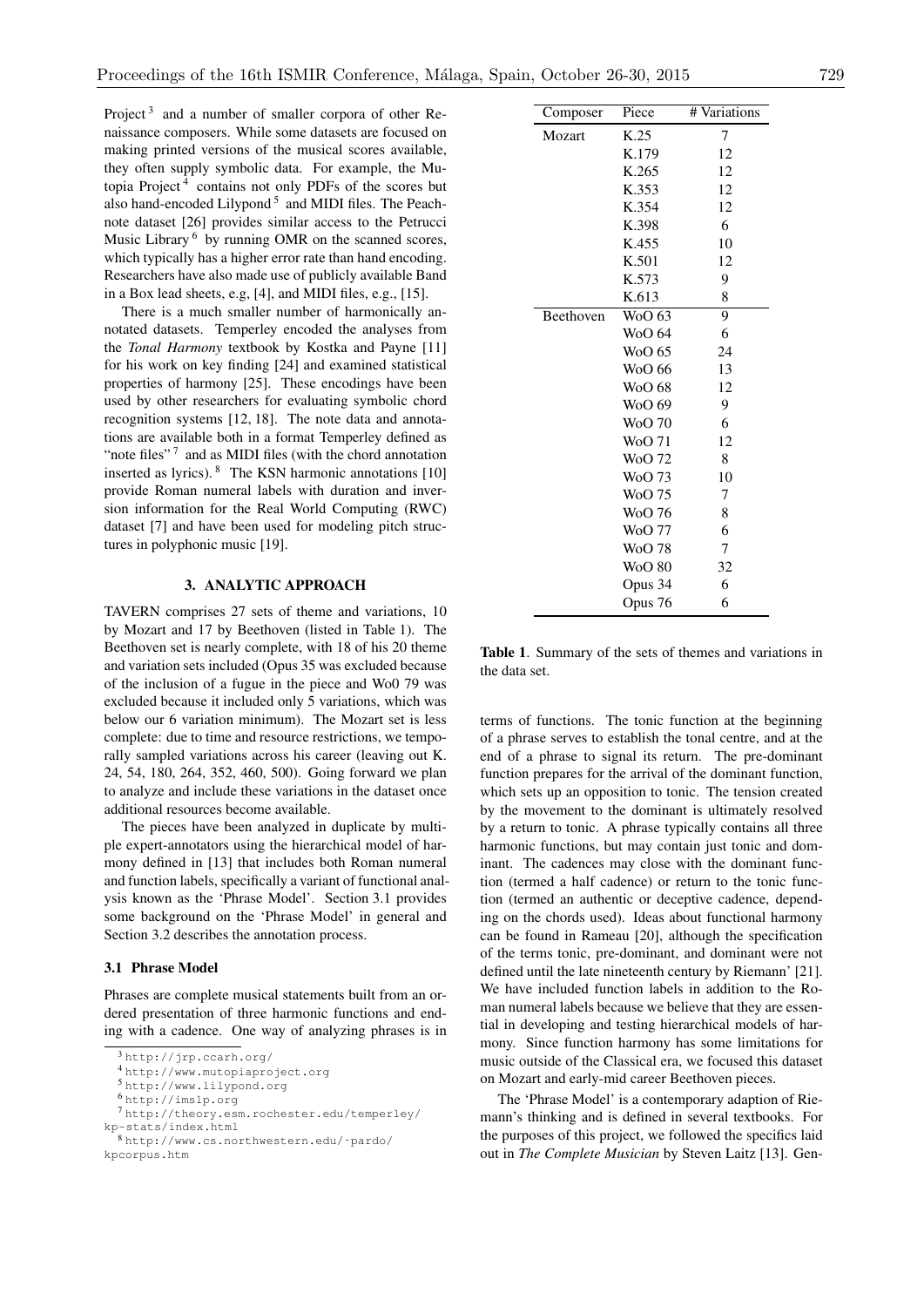

Figure 1. Example of a theme and variation from the dataset with harmonic analyses marked, note the similarity in the harmonic structure and the differences in the texture.

erally, the majority of I and iii chords (i and III in the minor mode) have a tonic function, although inversions of these chords may have other function, such as  $I_4^6$  functioning as dominant, depending on their harmonic context. vi (or VI) chords may have either a tonic or pre-dominant function, while ii or IV ( $ii^{\circ}$  or iv) chords are typically pre-dominant. V and vii<sup>o</sup> chords are typically assigned a dominant function, except for when their inversions occur in passing or neighbor contexts with I or vi chords in a tonic function. An example of the 'Phrase Model' analytical approach is shown in Figure 1. In the Theme, the Roman numerals I- $V^7$ -I-I<sup>6</sup> are assigned a tonic function, with the  $V^7$  in the first bar functioning as a ornamentation of the surrounding I chords, rather than having a dominant function. The  $ii^6$ chord has a pre-dominant function and the V chord has a dominant function. Since the phrase ends on the dominant function, rather than returning to the tonic function, it ends with a half cadence. The variation has a similar structure, with the first 2.5 measures having a tonic function, the second half of the third measure having a pre-dominant function (albeit with a IV chord instead of  $ii^6$  chord), and the fourth measure having a dominant function.

#### 3.2 Annotators

The annotators are three PhD-level music theory students, who each have spent at least two years teaching the harmonic analysis technique described in Section 3.1 to undergraduate students within the same curricular framework. Thus the annotators are intimately familiar with the workings of Laitz's version of the 'Phrase Model' and its ana-

lytic conventions, ensuring a common interpretation across the annotators on these conventions. Each of the theme and variations sets was analyzed by two annotators, with the annotators analyzing 18 theme and variations sets each. The annotators worked independently, dividing each of the themes and variations into phrases on their own and analyzing each phrase both in terms of Roman numerals and phrase-level function. In cases where there was disagreement between the annotators, a third annotator reviewed the analyses and sided with one interpretation. The adjudicated version of the analysis was then joined with the note data, as described in Section 4.1. On occasion, the analyzers would disagree on the Roman numerals while still agreeing about the function of the chords, an example of which is discussed in Section 4.2 We believe that points of disagreement between the trained annotators are an interesting source of information, particularly if chord recognition algorithms run into accuracy issues in the same situations, and so we are also releasing the individual annotations in addition to the adjudicated data.

#### 4. DATASET DETAILS

# 4.1 Encoding Format

The musical scores of pieces were converted from publicly available MIDI files sourced online. The MIDI files were less error-prone than running OMR on printed scores of the pieces, but still required some manual correction. In the correction process, the MIDI files were first converted into \*\*kern format after which the errors were hand-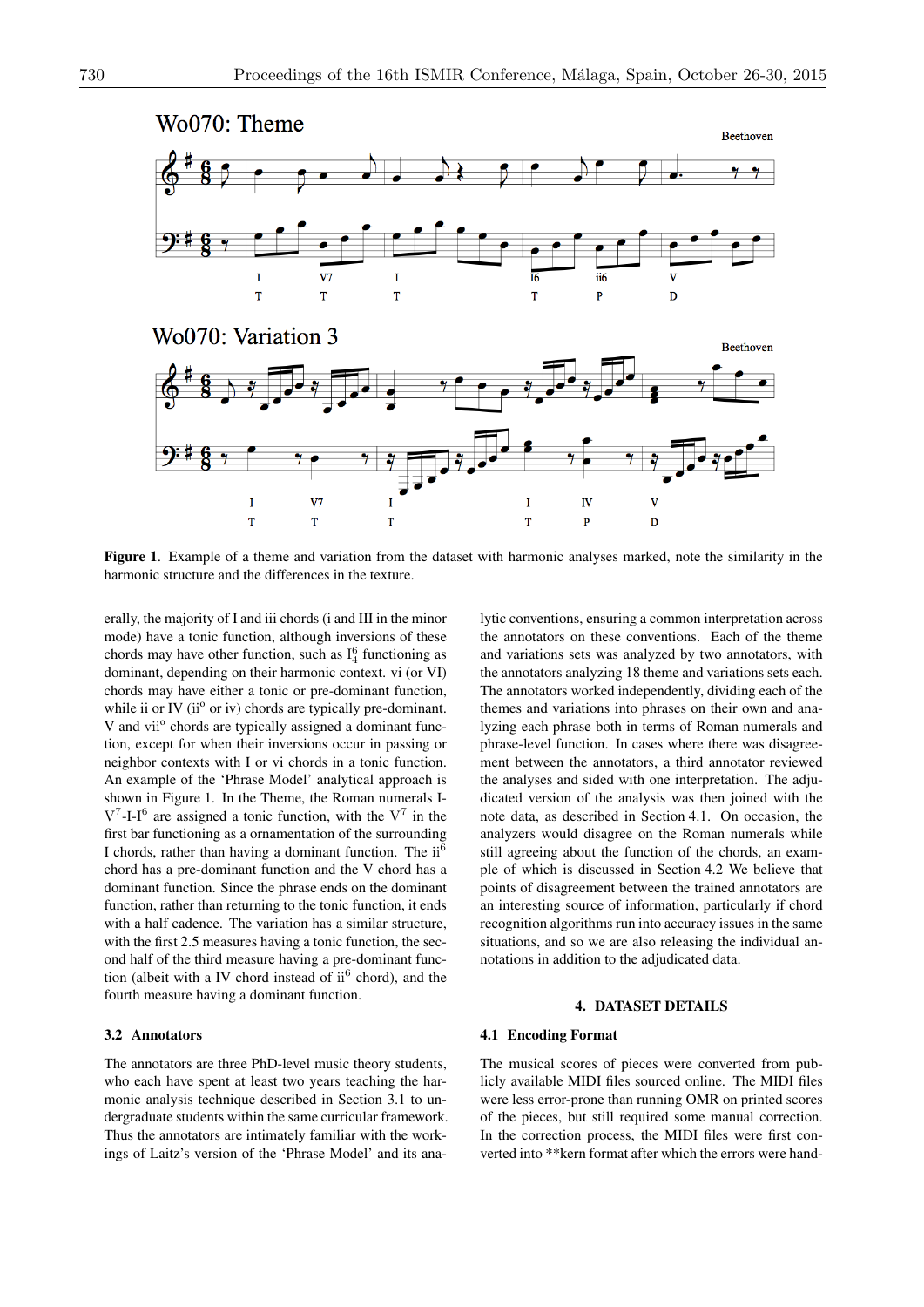|                                                                              | !!!COM: Beethoven |        |        |  |  |
|------------------------------------------------------------------------------|-------------------|--------|--------|--|--|
| !!!OTL: 6 Variationen uber "Nel cor<br>!!!piu non mi sento" von G. Paisiello |                   |        |        |  |  |
| !!!Variation: Theme a                                                        |                   |        |        |  |  |
| **func                                                                       | **harm            | **kern | **kern |  |  |
| *M6/8                                                                        | *M6/8             | *M6/8  | *M6/8  |  |  |
| *6:                                                                          | *G:               | *G:    | *G:    |  |  |
| *tb8                                                                         | *                 | *      | *      |  |  |
| 8D                                                                           | 8V                | 8r     | 8dd    |  |  |
| $=$                                                                          | $=$               | $=$    | $=$    |  |  |
| 4.7                                                                          | 4.1               | 8GL    | 4b     |  |  |
|                                                                              |                   | 8В     | ٠      |  |  |
|                                                                              |                   | 8dJ    | 8b     |  |  |
| 4.7                                                                          | 4.V7              | 8DL    | 4a     |  |  |
| ٠                                                                            |                   | 8F#    | ٠      |  |  |
| $\blacksquare$                                                               | $\blacksquare$    | 8cJ    | 8a     |  |  |
| $=$                                                                          | $=$               | $=2$   | $=2$   |  |  |
| 2.1                                                                          | 2.1               | 8GL    | 4a     |  |  |
| $\blacksquare$                                                               |                   | 8В     | ٠      |  |  |
|                                                                              |                   | Gb8    | 8a     |  |  |
|                                                                              |                   | 8BL    | 4r     |  |  |
|                                                                              |                   | 86     | ٠      |  |  |
|                                                                              |                   | 8DJ    | 8dd    |  |  |
| $=$                                                                          | $=$               | $=3$   | $=3$   |  |  |
| 4.1                                                                          | 4.I6              | 8BBL   | 4dd    |  |  |
|                                                                              |                   | 8D     | ٠      |  |  |
|                                                                              |                   | 8GJ    | 8g     |  |  |
| 4.P                                                                          | 4.ii6             | 8CL    | 4ee    |  |  |
| ٠                                                                            |                   | 8Е     | ä,     |  |  |
|                                                                              | ï                 | 8AJ    | 8ee    |  |  |
| $=$                                                                          | $=$               | $=4$   | $=4$   |  |  |
| 4.D                                                                          | 4.V/V             | 8DL    | 4.a    |  |  |
|                                                                              |                   | 8F#    | ٠      |  |  |
|                                                                              |                   | 6AJ    |        |  |  |
| 4D                                                                           | 4V                | 8DL    | 8r     |  |  |
|                                                                              |                   | 8F#    | 8r     |  |  |
| ÷.                                                                           | ÷                 | ste i  | w.     |  |  |

Figure 2. Example of the encoding format for the theme in Figure 1. The leftmost column contains the function labels, the second one contains the harmonic labels, and the remaining columns contain the notes. Dots indicate that a label is continued from a previous row while elements of another spine change.

corrected in reference to public domain scores available in the Petrucci Music Library (namely 19th century publications from Breitkopf & Hartel [2,16,17]). In the correction process, ornamentation and grace notes were removed in order to simplify the data. In addition to pitch and duration information, \*\*kern format allows for information about slurs and stem directions to be encoded. Where this information was encoded in the MIDI data, it was converted into the \*\*kern data.

The analyses were encoded as separate spines and then joined with the \*\*kern data. For the Roman numeral analysis the existing \*\*harm representation <sup>9</sup> was used. In this format, the labels are the same as standard Roman numeral labels except that the inversions are marked with the letters a (for first inversion, typically notated as  $6$  for triads or  $\frac{6}{5}$ for seventh chords), b (for second inversion,  $\frac{6}{4}$  or  $\frac{4}{3}$ ), and c (for third inversion,  $\frac{4}{2}$ ) in order to maintain consistency for the number of character used to indicate inversions. We developed a new format, named \*\*func, for the function encoding, which simply consists of the labels T (tonic), P (pre-dominant), and D (dominant). Thus each file consists of one \*\*func spine, one \*\*harm spine and a number of \*\*kern spines, each of which corresponds to one staff in the piano score. An example of a file, corresponding to the upper scores in Figure 1, is shown in Figure 2. Each file in the dataset represents one phrase, with measure numbers marked in reference to the entire piece. This allows for the phrases across the corresponding theme and variations to be easily recombined into a single piece while at the same time providing an indication of where each phrase begins and ends. The files are readable by Humdrum, a MATLAB parser for the files is currently available on github  $10$  and extensions to the music21 Humdrum parser will be available shortly. We have also generated audio versions of each file from the symbolic data via MIDI.

### 4.2 Theme and Variations Form

All 27 of theme and variations sets in TAVERN are in 'sectional' form, meaning that all of the themes and variations are tonally-closed distinct units. Within the sets, the harmony remains relatively constant across the theme and variations, while the theme's melody is embellished in the variations. Additional musical interest is created through changes in rhythm, tempo, texture, key, and mode. There are some inconsistencies in the harmonies across related themes and variations, but these are typically substitutions of different chords with the same harmonic function. An example of this is present in Figure 1, where the  $ii^6$  chord in the penultimate measure of the theme is substituted with a IV chord in the variation. However,  $ii^6$  and IV share two common notes (the 4th and 6th scale degrees) and a common function (P), meaning that this substitution has very little harmonic impact.

In total, the dataset consists of 1060 phrases. Of these, 66 phrases occur as codas to isolated variations, so for these phrases there is no corresponding phrase in the related theme or variations. These have been included for the purposes of completeness. Of the 1060 phrases, 917 of the phrases are in the major mode, with the remaining 143 being in the minor mode. Seven different major and minor keys are occur in the dataset: A, B flat, C, D, E flat, F, G). Within the phrases there are 290 unique sonorities (counting each inversion as a separate sonority), this includes both diatonic chords and applied chords. A tally of the top 40 unique chords with the highest number of occurrences (at least 25) is shown in Figure 3, along with the number of times that each chord occurs in each function. In addition to highlighting the large number of chords that are annotated in the dataset, Figure 3 also demonstrates the utility of annotating function labels by showing that most of the chord inversions have two if not three possible functions (depending on the context in which they occur). This highlights the need for such labelled data in order to learn these contexts, rather than simply relying on rule-based systems.

The relatively large proportion of non-standard tonic chords with a tonic function in Figure 3 (e.g., ii, IV, V, vii<sup>o</sup>) are a result of "embedded phrases" within the tonic function in some of phrases [13]. An example of this is shown in the \*\*comments spine of Annotator Two's analysis of

<sup>9</sup> http://www.humdrum.org/Humdrum/ representations/harm.rep.html

<sup>10</sup> https://github.com/jcdevaney/TAVERN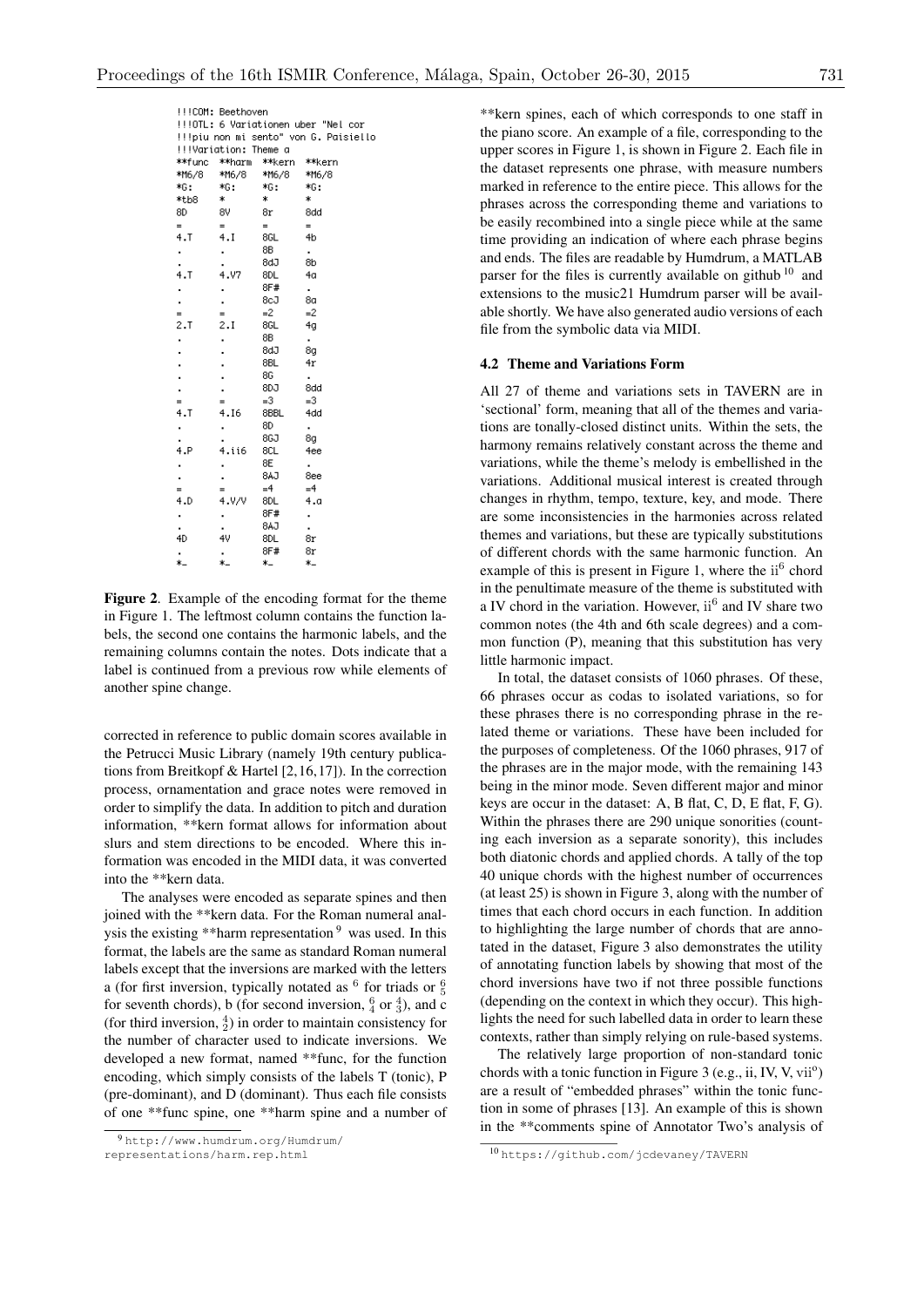

Figure 3. A tally of the number of times each of the top forty unique chords occurs in the dataset in regards to the function (Tonic, Pre-dominant, Dominant) in which they occur. The data for the I and V chords are shown the number of occurrences per 1000, scaled from their total number of occurrences (2133 and1239 occurrences, respectively). This was done to facilitate the readability of the figure. The chords are grouped, from top to bottom, by the scale degree of their root note (or in the case of applied chords, the diatonic scale degree which functions as their relative tonic). Within each chord group, the chords are ordered by inversion followed by occurrences of applied dominant chords on that scale degree.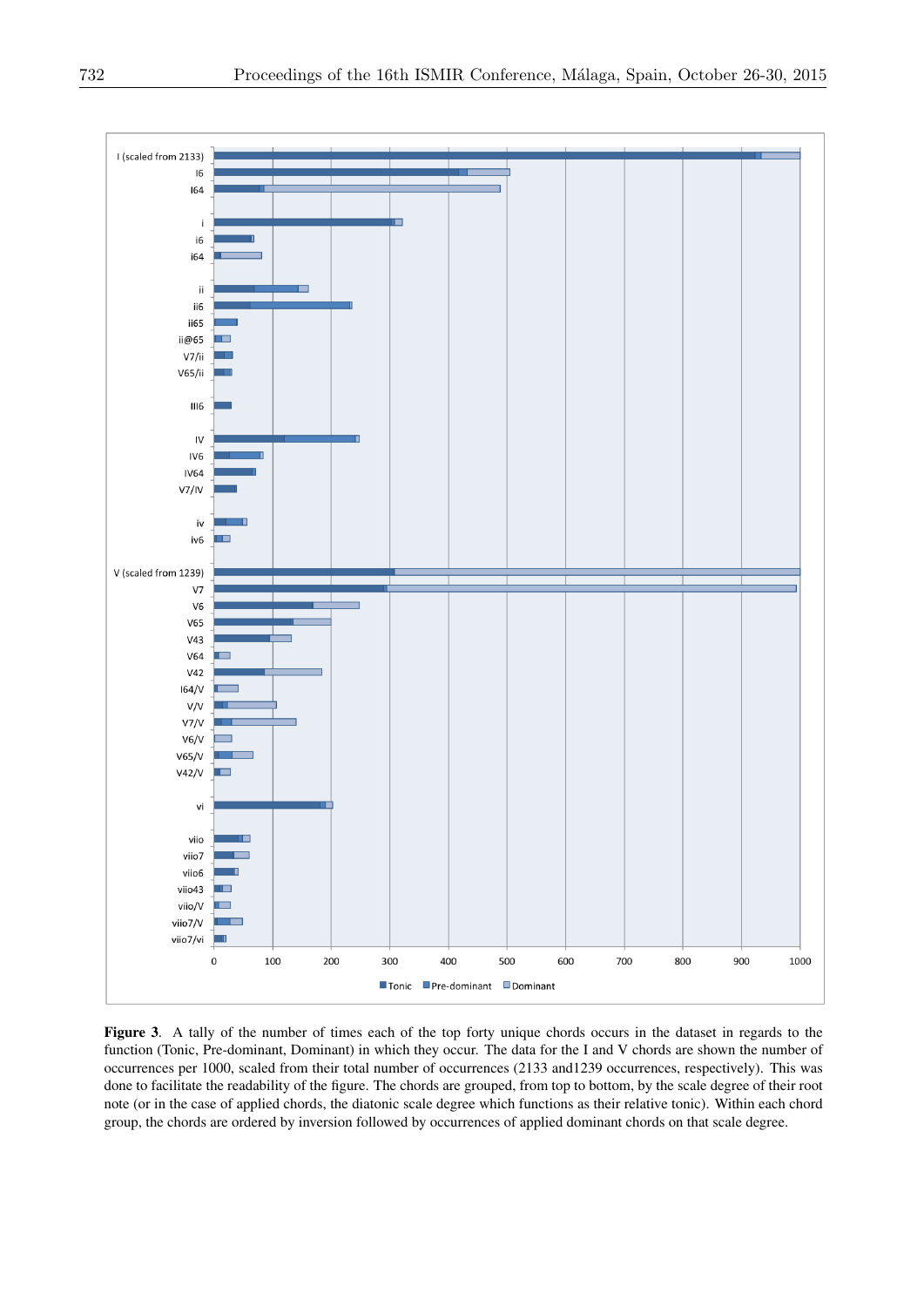

Figure 4. An example of a phrase where the two annotators disagreed on specific chord labels. In the third measure (marked with a box), Annotator 1 analyzed the measure as 'I-  $I_4^6$ -  $V_5^6$ -I' while Annotator 2 analyzed the measure as 'Ivii<sup>o6</sup>-I'. The adjudicating annotator sided with Annotator 2 because in this context 'vii<sup>o6</sup>' label is a complete chord. 'V<sup>6</sup>' despite being technically correct, is less desirable because the root of the chord (E) is missing. Annotator 2's analysis also demonstrates the nomenclature of 'embedded phrases', which are marked when there is a low-level 'T-P-D-T' or 'T-D-T' pattern within the main T function that does not result in a cadence. Where applicable, 'embedded phrase' analyses are available in the individual annotators' files in the \*\*comments spine.

musical phrases reproduced in Figure 4. Instances of embedded phrases are not included in the main database files, but are available in the individual annotator's files that are also released as part of TAVERN. Figure 4 also provides an example where the two annotators agreed on the overall harmonic function, but disagreed on the specific Roman numerals (as seen in the different analyses for measure 3). Ultimately, in this case, a third annotator determined the second annotator's analysis to be superior both because the chord labels described complete chords and because it better mirrored the harmonic activity in the corresponding phrases in the related theme and variations.

# 5. CONCLUSIONS

This paper has presented TAVERN, a new dataset of 27 harmonically annotated theme and variations piano pieces by Mozart and Beethoven that will facilitate research on symbolic chord recognition and similarity in symbolic music. Each musical phrase in the dataset is encoded as a separate file. The note information is encoded in \*\*kern format, the Roman numerals in \*\*harm format, and the harmonic function of each Roman numeral label in the newly defined \*\*func format.

This dataset will be useful for systematically evaluating the effect of textural changes on symbolic chord recognition algorithms since the consistency of harmonic materials and melodic frame across each theme and variations set occurs against a wide range of musical textures. Also, the segmentation of the pieces into phrases can facilitate the development and evaluation of algorithms for musical structure analysis. In addition to the symbolic music data, MIDI-generated audio files are available. In the future, we plan to use score-audio alignment to generate a mapping between the symbolic data and public-domain recordings of real piano performances, extending the utility of this dataset to include audio chord recognition research.

### 6. ACKNOWLEDGMENTS

This work was supported by the Google Faculty Research Award program.